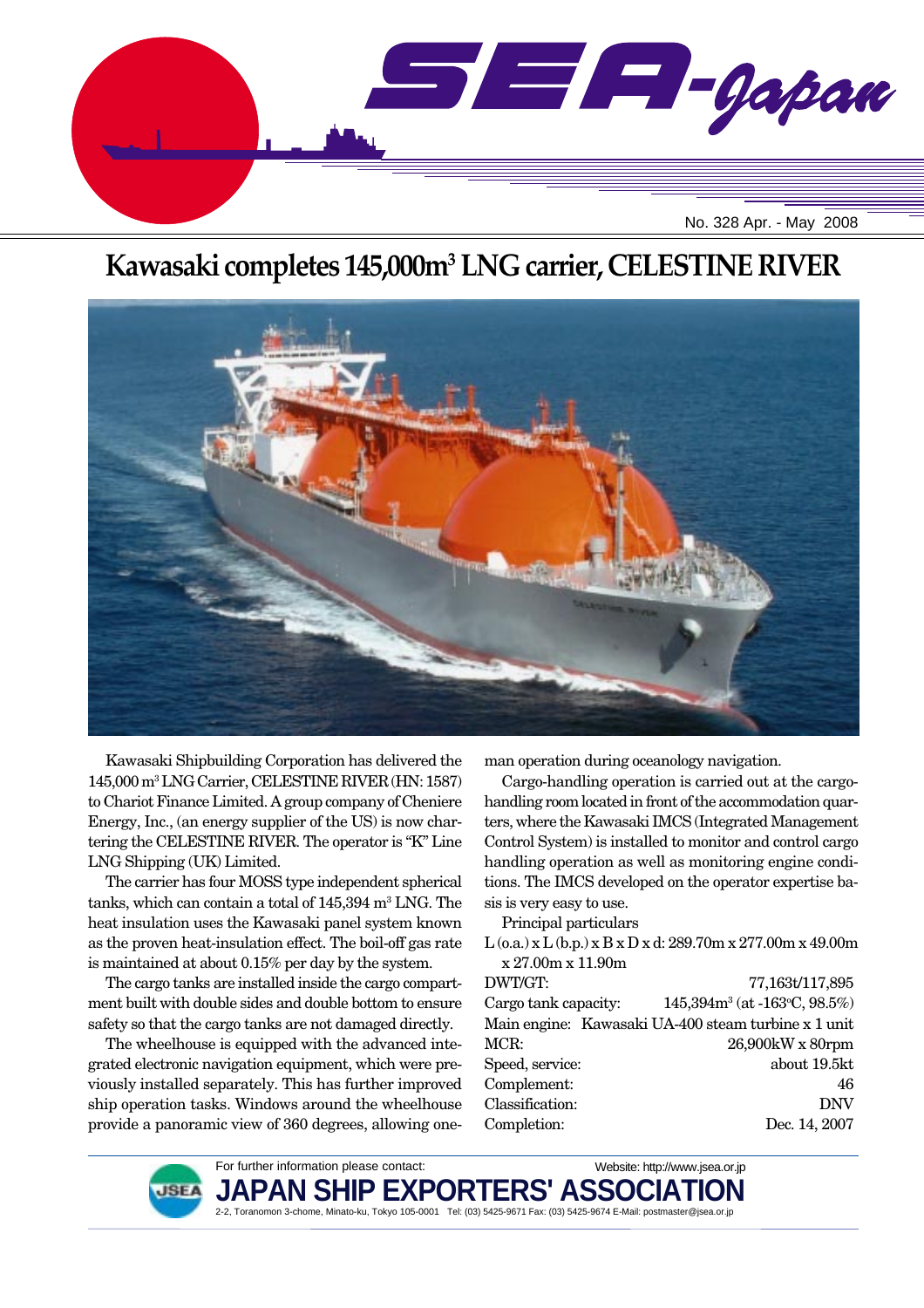### IHIMU completes 300,100MTDW crude oil carrier, IDEMITSU MARU

IHI Marine United Inc. has delivered the 300,100 MTDW crude oil carrier, IDEMITSU MARU, for Idemitsu Tanker Co., Ltd. at its Kure Shipyard.

Idemitsu Maru is the newest type of VLCC and has many features. The carrier is provided with larger capacity and good stability. Arrangement of the cargo tanks is optimized together with ballast tanks and other compartments, resulting in remarkably low gross tonnage.

The main engine is a common rail electronically-controlled DU-Sulzer 7RT-flex 84T-D high power type, and economical electric power generation



can be achieved under sea going conditions by a turbo generator with the assist of exhaust gas. The superior hull form demonstrates efficient sea speed and good fuel consumption. An integrated bridge system is employed for oneman operation possible.

To provide the ship with good propulsion performance, economical operation, and good maneuverability, IHIMU made full use of its technical and engineering expertise in the ship design and study, applying CFD analysis, 3D-FEM ship model analysis, walk-through simulation, and apparatus-installation simulation. The CIM system, Ajisai, was used for production management.

Principal particulars

- L (o.a.) x B x D x d: 333.0m x 60m x 29m x 19.2m
- DWT/GT: abt. 300,100t/160,300
- Main engine: DU-Sulzer 7RT-flex 84T-D diesel x 1 unit MCR: 27,160kW x 74.0rpm Speed, service: 15.65kt Classification: NK

Completion: Nov. 30, 2007

### Sanoyas completes 83,000MT-type Panamax bulker, GOLDEN SPRING

Sanoyas Hishino Meisho Corp. has completed the 83,730 DWT Panamax bulk carrier, GOLDEN SPRING (HN: 1259), for Golden Spring Maritime S.A. at the Mizushima Works and Shipyard. Sanoyas has previously constructed a total of 70 vessels of 70,000 to 75,000 DWT class. This is the 2nd vessel of a series of the SANOYAS newly developed 83,000DWT type, featuring the largest deadweight and cargo hold capacity for PANAMAX bulk carriers.

For improvement of propulsion efficiency, the vessel is equipped with a low-speed & long-stroke main engine combined with a high-efficiency propeller and SANOYAS developed energy saving device called "STF" (Sanoyas-Tandem-Fin (patent: max. 6% energy saving) on the stern shell.

For efficient cargo handling, cargo hatches are widened as much as possible. Dedicated fresh water tanks are provided for storing hold washing water generated by a large capacity type fresh water generator. In addition, a special fuel oil heating system

is applied for fuel oil storage tanks in order to avoid cargo damage by overheating.

Considering protection of the environment, various countermeasures such as fuel oil tanks of double hull structures, light color and tar-free coating for ballast tanks, holding tank for accommodation discharges and dirty hold bilge, and independent bilge segregation system for engine room, are incorporated.

Principal particulars  $L$  (o.a.) x  $L$  (b.p.) x  $B$  x  $D$  x d: 229.00m x 223.00m x 32.24m x 20.20m x 14.555m DWT/GT: 83,730mt/44,146 Cargo hold capacity:  $96,152m^3$  (grain) Classification: NK Main engine: MAN B&W 6S60MC-C diesel x 1 unit MCR: 14,600ps Speed, service: about 14.0kt

Completion: Jan. 31, 2008

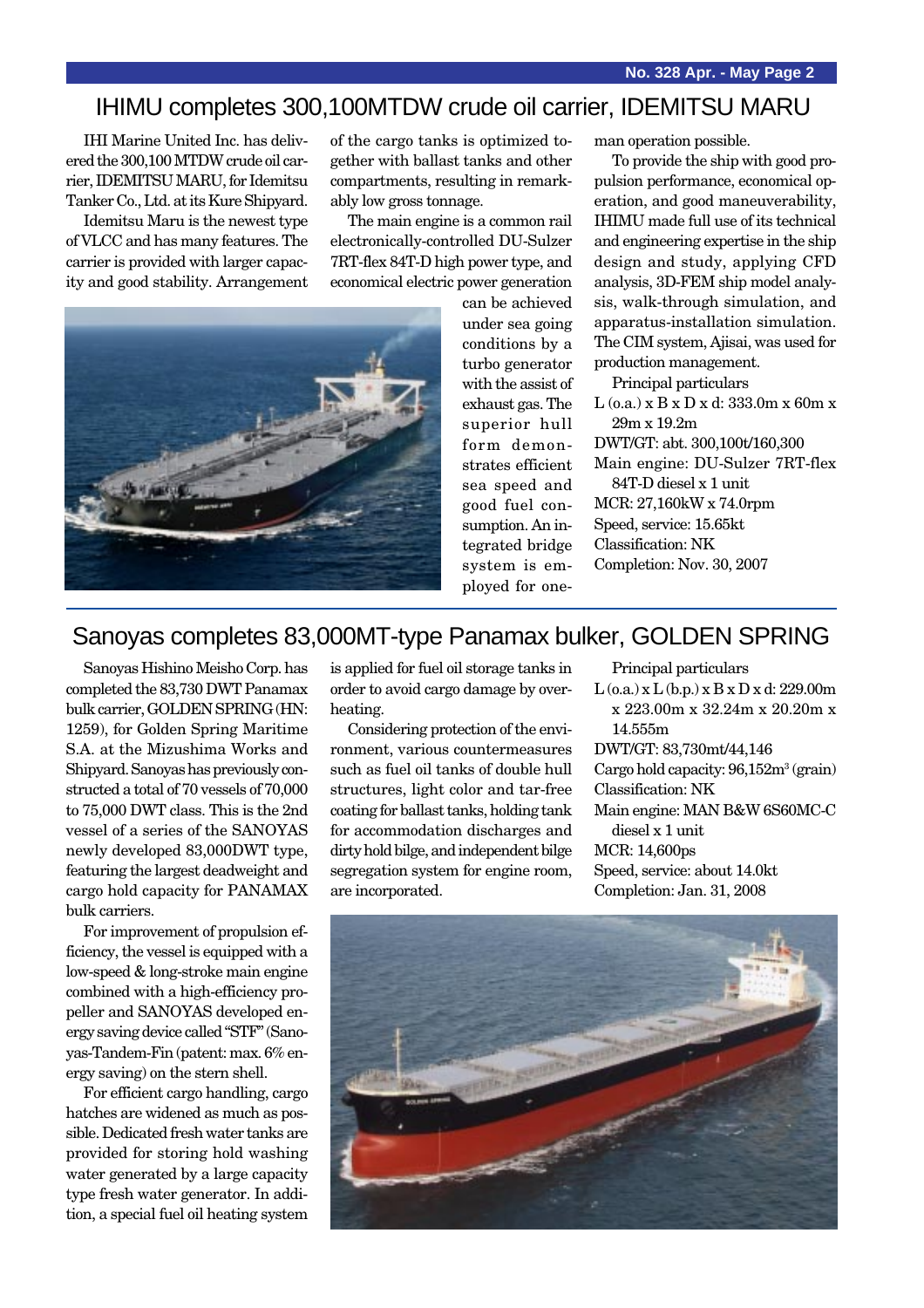# Oshima completes 1st JAPANAMAX, 82,282MT bulk carrier AZUR

Oshima Shipbuilding Co., Ltd. delivered the first vessel of the JAPAN-AMAX class bulk carrier named AZUR on Nov. 12, 2007. The JAPAN-AMAX has the maximum level deadweight of the Panamax class under the limitation of overall length of 225m, which allows the ship to enter all grain berths in Japan, where some of the grain ports have strict overall length limitation of 225m. The deadweight is increased by about 2,700MT

at the same draft compared with the present Oshima 77,000DWMT type Panamax bulk carriers.

The vessel also has several new special technical features for improvement of the propulsive performance and more economical transportation. The Seaworthy Bow that demonstrates excellent seaworthiness is adopted to improve speed performance in rough weather conditions: About 5% power saving can be



achieved in comparison with an ordinary bulbous bow.

A high-lift rudder composed of the Schilling rudder and rotary vane type steering gear is equipped to improve the ship's maneuverability and course keeping ability. The Flipper Fins are a set of fins with a simple structure adopted to improve propulsive efficiency for fuel oil saving.

Principal Particulars

| Length $(0.a.)$ :   | 224.86m                      |
|---------------------|------------------------------|
| Length $(b.p.):$    | 221.50m                      |
| Breadth, mld.:      | 32.26m                       |
| Depth, mld.:        | 20.05m                       |
| Summer draft, mld.: | 14.40m                       |
| DWT:                | 82,282MT                     |
| GT:                 | 42,712                       |
| Loading capacity:   | $96,041m^3$                  |
|                     | Main engine: KAWASAKI MAN    |
|                     | B&W 5S60MC-C diesel x 1 unit |
| MCR:                | 10,959 kw at 102.0 rpm       |
| Speed, service:     | 14.5 <sub>kt</sub>           |
| Classification:     | NK                           |
| Completion:         | Nov. 12, 2007                |
|                     |                              |

### Naikai completes 28,000DWT bulk carrier VALENTE VENUS

Naikai Zosen Corporation has completed the 28,401 DWT open bulk carrier, VALENTE VENUS (HN: 714) for Floral Shipping Navigation S.A. at the Setoda Works. The vessel is now operated for transport of copper ore and slug centered on New Caledonia.

The double hull construction similar to an ore carrier is adopted to provide greater hull strength than the conventional ship, eventually increasing ship safety against external damage. This also eases maintenance of the cargo holds, and even if the outer shell is damaged by external force, the cargo ore is secured against quality damage and leakage. Prior to the new international rules, the vessel employs fully double hull construction for the fuel tank to prevent fuel leaking outboard for marine pollution protection.

The vessel has four box-shaped cargo holds with wide hatches and three 30t deck cranes between the hatches. With these arrangements,

| cargo-handling efficiency is increased.         |                   |  |
|-------------------------------------------------|-------------------|--|
| Principal particulars                           |                   |  |
| Length, o.a.:                                   | 161.00m           |  |
| Length, b.p.:                                   | 154.50m           |  |
| Breadth, mld.:                                  | 26.00m            |  |
| Depth, mld.:                                    | 14.00m            |  |
| Draught, designed:                              | 9.00 <sub>m</sub> |  |
| DWT/GT:                                         | 28,401t/16,992    |  |
| Cargo hold capacity: about 30,200m <sup>3</sup> |                   |  |

Complement: 20 Main engine: Hitachi MAN B&W 7S35MC (MARK 7) diesel x 1 unit NCR (90%): 4,410 kW (5,985ps) x 164min-1 (164rpm) Speed, service: about 13.0kt Classification: NK Hull No.: 714 Completion: Jan. 16, 2008

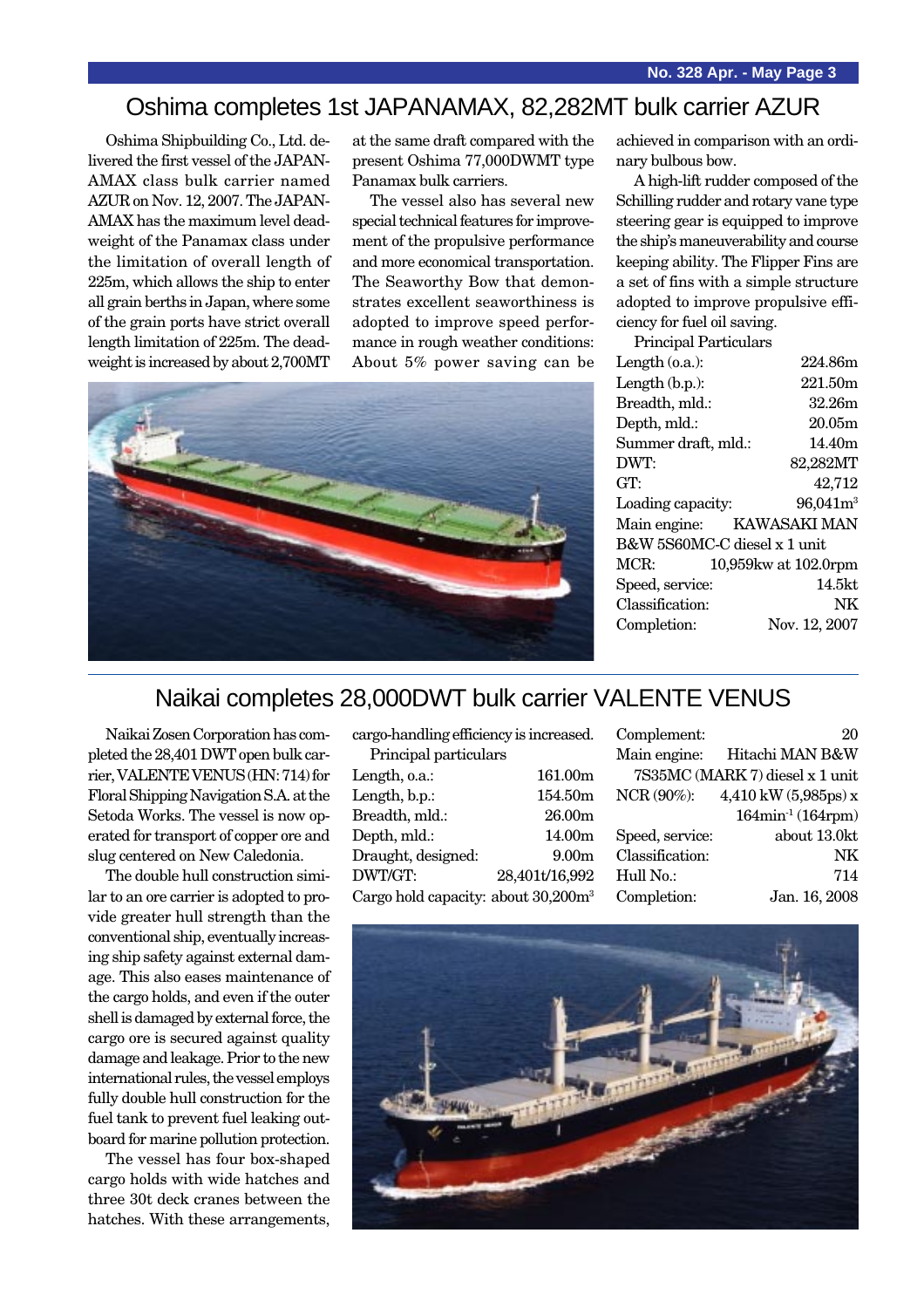## Imabari completes 180,000 DWT Type bulk carrier, CAPE UNITY

Imabari Shipbuilding Co., Ltd. has delivered the 180,181 DWT bulk carrier, CAPE UNITY (HN: 8035), to the domestic owner at the Saijo Shipyard. The CAPE UNITY is the 13th of the 180,000 DWT type bulk carrier series with a beam of conventional 45m developed by Imabari. The vessel has been designed to meet recent bulk carrier safety requirements as an ocean going bulk carrier suitable for carrying coal, ore, and other bulk cargoes except grain.

The vessel consists of nine cargo holds of single hull construction with top side tanks, double bottom tanks and side hopper tanks. The vessel has high loading performance for heavy cargoes at slack loading of SF=12.0CF/ LT in the alternated loading condition Nos. 1, 3, 5, 7 and 9 cargo holds (other holds are empty) under 45% bunker condition with not more than assigned draft. Cargo loading and unloading are possible at two different ports under the condition of the homogeneous cargo with the same 45% bunker. Each of the nine holds has a side sliding type hatch cover which is driven by hydraulic operation and well fitted to each cargo hatch coaming on the upper deck. Two hatch covers can be operated (opening/closing) simultaneously within about 3 minutes.



The No. 6 cargo hold is utilized as the water ballast tank and the No. 2 & 8 holds are designed as port use water ballast tanks to increase loading ability. To cope with the ballast exchange required by the rules, the vessel provides sufficient capacity with two 2,500m3 /h ballast water pumps.

An energy saving device, the "hybrid fin" developed by Imabari, is installed at the fore edge of the rudder just after the propeller. The main engine is a low speed, 2-stroke, single acting, direct reversible cross head

diesel engine in compliance with  $NO<sub>x</sub>$ restrictions. The vessel has a differential GPS, AIS and VDR to ensure safe navigation and operation.

Principal particulars L (o.a.) x B x D x d: 288.93m x 45.00m x 24.70m x 18.174m DWT/GT: 181,181t/90,092 Cargo hold capacity: 199,724m3 Main engine: MITSUI-MAN B&W 6S70MC-C diesel x 1 unit MCR: 18,630kW x 91rpm Speed, service: 15.35kt Complement: 25 Classification: NK

## MES completes 81,000 DWT type bulker —1st ship of newly designed Panamax—

Mitsui Engineering & Shipbuilding Co., Ltd. (MES) delivered an 81,000 DWT-type bulk carrier LADY GIOVI (HN: 1687) to Clio Marine Inc., Liberia on Dec. 10, 2007, at its Tamano Works. This is the first ship of a newly designed type of Panamax bulk carrier having deadweight of over 81,000 metric tons with the same overall length (225 meters) as the MES-built 75,000 DWT type bulk carriers.

Length, o.a.: 225.00m Length, b.p.: 221.50m

Principal Particulars

| Breadth, mld.:                     | 32.25m         |  |
|------------------------------------|----------------|--|
| Depth, mld.:                       | 19.90m         |  |
| Draft, mld.:                       | 14.35m         |  |
| GT.                                | 43,408t        |  |
| DWT:                               | 81,791mt       |  |
| Main engine:                       | Mitsui-MAN B&W |  |
| $6S60MC-C$ diesel $x 1$ unit       |                |  |
| Max. continuous output: 12,100kW x |                |  |
| 94rpm                              |                |  |
| Speed:                             | $15.0$ knots   |  |
| Complement:                        | 25             |  |
| Classification:                    | NK             |  |
| Delivery:                          | Dec. 10, 2007  |  |
|                                    |                |  |



#### **To our readers**

- Please notify us of any change in address by letter, telefax, or E-mail together with the old mailing label to ensure you continue to receive SEA-Japan.
- We welcome your comments about SEA-Japan. Please address all correspondence to the Japan Ship Exporters' Association (JSEA), or the Japan Ship Centre (JETRO) in London.
- Address (Tokyo): 2-2, Toranomon 3-chome, Minato-ku, Tokyo 105-0001 / Tel: (03) 5425- 9671 Fax: (03) 5425-9674 E-mail: postmaster@jsea.or.jp
- Address (London): 2nd Floor, 6 Lloyd's Avenue, London EC3N 3AX, UK / Tel: +44 (0) 20 7680 9456 / Fax: +44 (0) 20 7680 9416

E-mail: info@jsc.org.uk URL: http://www.jsc.org.uk Portalsite: maritimejapan.com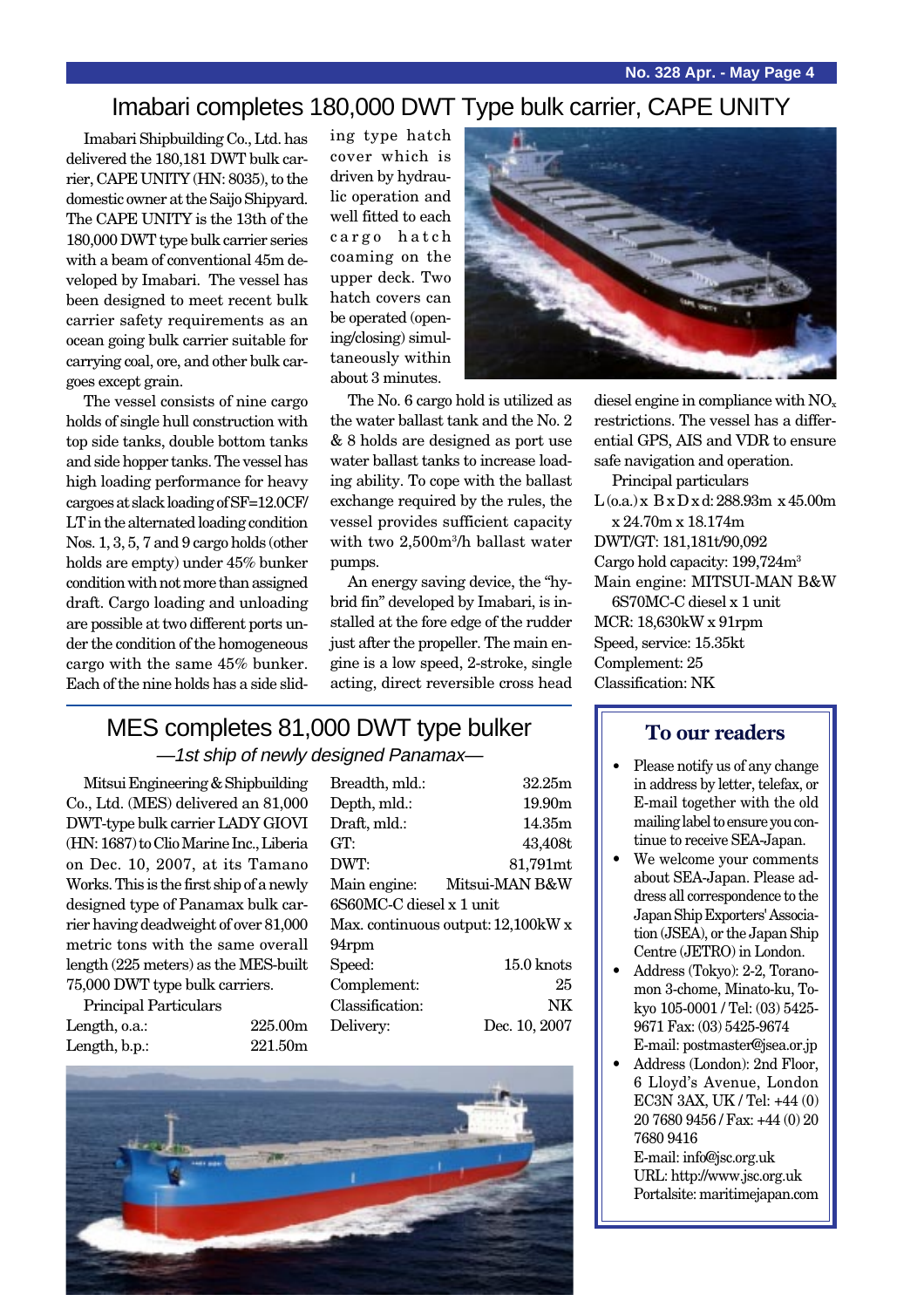### RIO GENOA, 160,000DWT crude oil tanker completed by Universal

Universal Shipbuilding Corporation has delivered the 160,000 DWT crude oil tanker, RIO GENOA, for Pine Maritime Corporation at the Ariake Shipyard.

The vessel has a larger deadweight with 50m beam than the conventional Suezmax. A larger cargo volume is provided for the main Suezmax unloading ports in the Gulf of Mexico, the water depth of which is very shallow.

The vessel uses the Surf-Bulb (Rudder Fin with Bulb) that achieves very high energy saving. Furthermore, the bow above the waterline of the vessel is shaped as the Ax-Bow that can reduce the added wave resistance at sea.

The vessel was designed to meet recent IMO rules, such as PMA (Permanent Means of Access) and pump room bottom protection. The main engine is a MAN B&W 6S70MC-C and a low sulfur fuel oil tank is provided for  $SO<sub>x</sub>$  emission control. The vapor emission control system is installed to prevent emissions of VOC (volatile organic compound) into the atmosphere at loading and unloading.

The vessel has three cargo pumps, and the Auto Eductor Stripping System is provided for easy cargo handling. A cargo-heating system is provided in the cargo oil tanks to carry various kinds of cargo oil.

Principal particulars  $L$  (o.a)  $x B x D x d$ : about 276.88m  $x$ 50.00m x 22.40m x 16.142m DWT/GT: 159,395t/83,722 Main engine: MAN B&W 6S70MC-C x 1 unit Speed, service: 15.25kt Classification: ABS Completion: October 2007



# JSEA participates in Posidonia 2008

The 21st Posidonia 2008 (The International Shipping Exhibition) will take place at the Hellenikon Exhibition Centre in Helleniko for five days from June 2 through 6. This event is organized by the Posidonia Exhibitions SA and sponsored by the Greek Ministry of Mercantile Marine, Union of Greek Shipowners, etc., and organizations related to the maritime industry.

The Japan Ship Exporters' Association (JSEA) consist-



ing of 12 Japanese shipbuilders will participate in the exhibition with the financial support of The Nippon Foundation and in cooperation with The Shipbuilders' Association of Japan. JSEA and the Nippon Kaiji Kyokai (Class NK), a co-exhibitor, will use a  $289.41\mathrm{m}^2$  exhibition area where Japanese shipbuilding technology will be presented. Particular ship hull forms and newly developed ship designs will be introduced with the plasma vision system

and other displays.

Shipbuilders: IHI Marine United Inc. Imabari Shipbuilding Co., Ltd. Kawasaki Shipbuilding Corporation Mitsubishi Heavy Industries, Ltd. Mitsui Engineering & Shipbuilding Co., Ltd.

Namura Shipbuilding Co., Ltd. Oshima Shipbuilding Co., Ltd. Sanoyas Hishino Meisho Corporation Sasebo Heavy Industries Co., Ltd. Shin Kurushima Dockyard Co., Ltd. Sumitomo Heavy Industries Marine

& Engineering Co., Ltd. Universal Shipbuilding Corporation